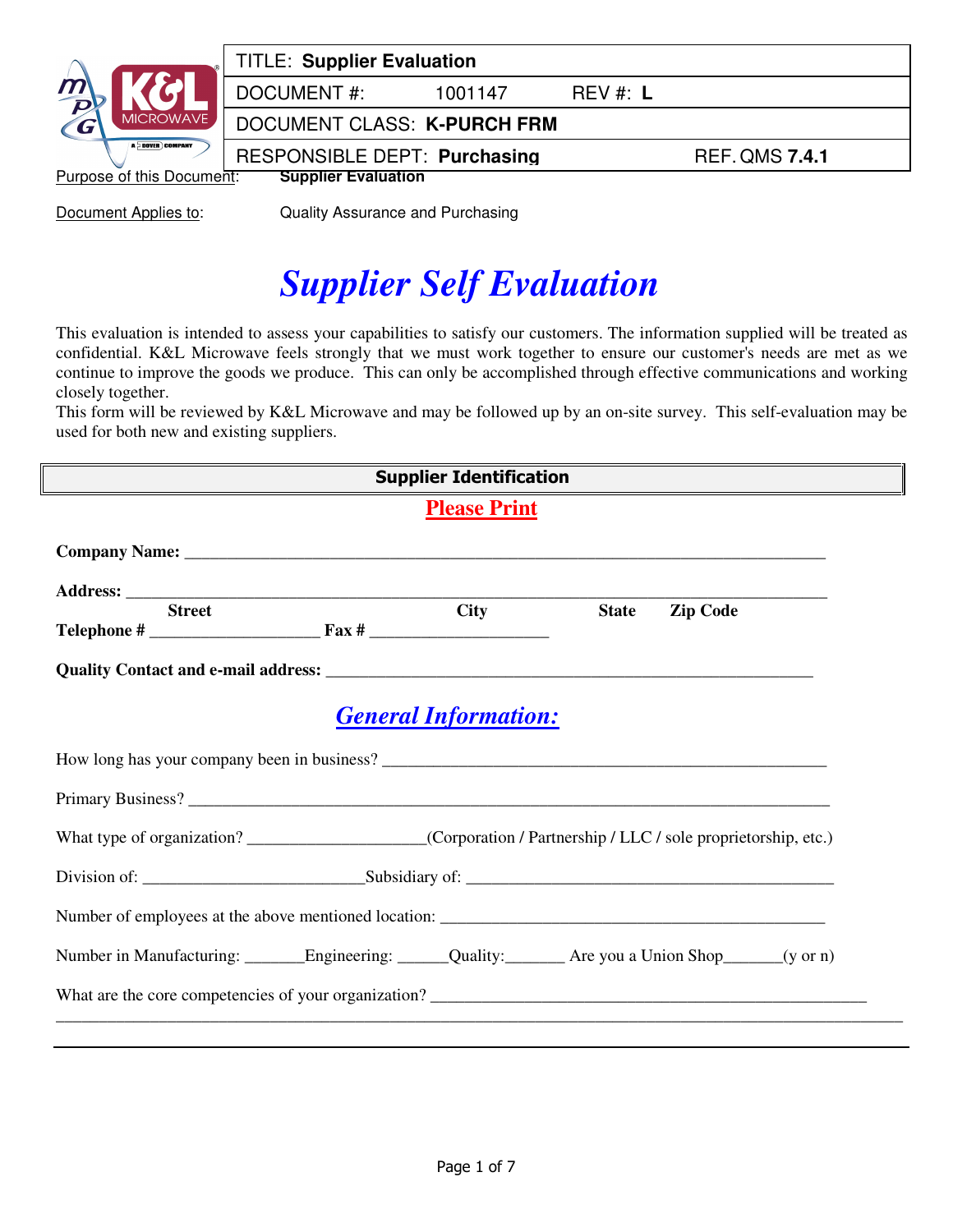|                                                            | <b>TITLE: Supplier Evaluation</b>                                        |                   |                                                                              |                                                       |
|------------------------------------------------------------|--------------------------------------------------------------------------|-------------------|------------------------------------------------------------------------------|-------------------------------------------------------|
|                                                            | DOCUMENT #: 1001147                                                      |                   | REV #: L                                                                     |                                                       |
|                                                            | DOCUMENT CLASS: K-PURCH FRM                                              |                   |                                                                              |                                                       |
| A <b>DOVER</b> COMPANY                                     | <b>RESPONSIBLE DEPT: Purchasing</b>                                      |                   |                                                                              | <b>REF. QMS 7.4.1</b>                                 |
|                                                            | <b>Organizational Structure</b> (please include name and email address): |                   |                                                                              |                                                       |
| President                                                  |                                                                          |                   |                                                                              |                                                       |
|                                                            |                                                                          |                   |                                                                              |                                                       |
| Quality Manager                                            |                                                                          |                   |                                                                              |                                                       |
|                                                            |                                                                          |                   |                                                                              |                                                       |
|                                                            |                                                                          |                   |                                                                              |                                                       |
|                                                            |                                                                          |                   |                                                                              |                                                       |
|                                                            |                                                                          |                   |                                                                              | Who is your primary contact person for K&L Microwave? |
| List Your Top Five Customers:<br>Name                      |                                                                          | <b>Customers:</b> | % of Your Business                                                           |                                                       |
|                                                            |                                                                          |                   | $\frac{\%}{\%}$<br>$\frac{1}{\sqrt{2}}$<br>$\frac{\%}{\%}$<br>$\mathcal{O}'$ |                                                       |
|                                                            |                                                                          |                   |                                                                              |                                                       |
| What per cent of your business is: _____________ Military? |                                                                          |                   | Commercial?                                                                  |                                                       |

Are you currently shipping products to K&L Microwave? \_\_\_\_\_\_\_\_\_\_\_\_\_\_\_\_\_\_\_\_\_\_\_\_\_\_\_\_\_\_\_\_\_\_\_\_\_\_\_\_\_\_\_\_\_

Do you have International customers? \_\_\_\_\_ (yes or no) If so, in what countries? \_\_\_\_\_\_\_\_\_\_\_\_\_\_\_\_\_\_\_\_\_\_\_\_

Are you currently involved in any litigation or pending lawsuits? \_\_\_\_\_\_ (yes or no) If yes, please explain\_\_\_\_\_\_\_\_\_\_\_\_\_\_\_\_\_\_\_\_\_\_\_\_\_\_\_\_\_\_\_\_\_\_\_\_\_\_\_\_\_\_\_\_\_\_\_\_\_\_\_\_\_\_\_\_\_\_\_\_\_\_\_\_\_\_\_\_\_\_\_\_\_

#### **Does your company fall under any of the categories listed below?**

|                                               | YES | NO |
|-----------------------------------------------|-----|----|
| <b>Small Business Concern</b>                 |     |    |
| <b>Small Disadvantaged Business Concern</b>   |     |    |
| <b>Veteran-owned Small Business</b>           |     |    |
| Service-Disabled Veteran-owned Small Business |     |    |
| Women-owned Small Business Concern            |     |    |
| Minority Owned Small Business Concern         |     |    |
| <b>HUB</b> Zone                               |     |    |
|                                               |     |    |

\_\_\_\_\_\_\_\_\_\_\_\_\_\_\_\_\_\_\_\_\_\_\_\_\_\_\_\_\_\_\_\_\_\_\_\_\_\_\_\_\_\_\_\_\_\_\_\_\_\_\_\_\_\_\_\_\_\_\_\_\_\_\_\_\_\_\_\_\_\_\_\_\_\_\_\_\_\_\_\_\_\_\_\_\_\_\_\_\_\_\_

\_\_\_\_\_\_\_\_\_\_\_\_\_\_\_\_\_\_\_\_\_\_\_\_\_\_\_\_\_\_\_\_\_\_\_\_\_\_\_\_\_\_\_\_\_\_\_\_\_\_\_\_\_\_\_\_\_\_\_\_\_\_\_\_\_\_\_\_\_\_\_\_\_\_\_\_\_\_\_\_\_\_\_\_\_\_\_\_\_\_\_

If you are considered a "Large Business Concern", do you have a "Small Business Plan"? \_\_\_\_\_\_\_\_\_\_\_\_\_\_\_\_\_\_\_\_\_\_\_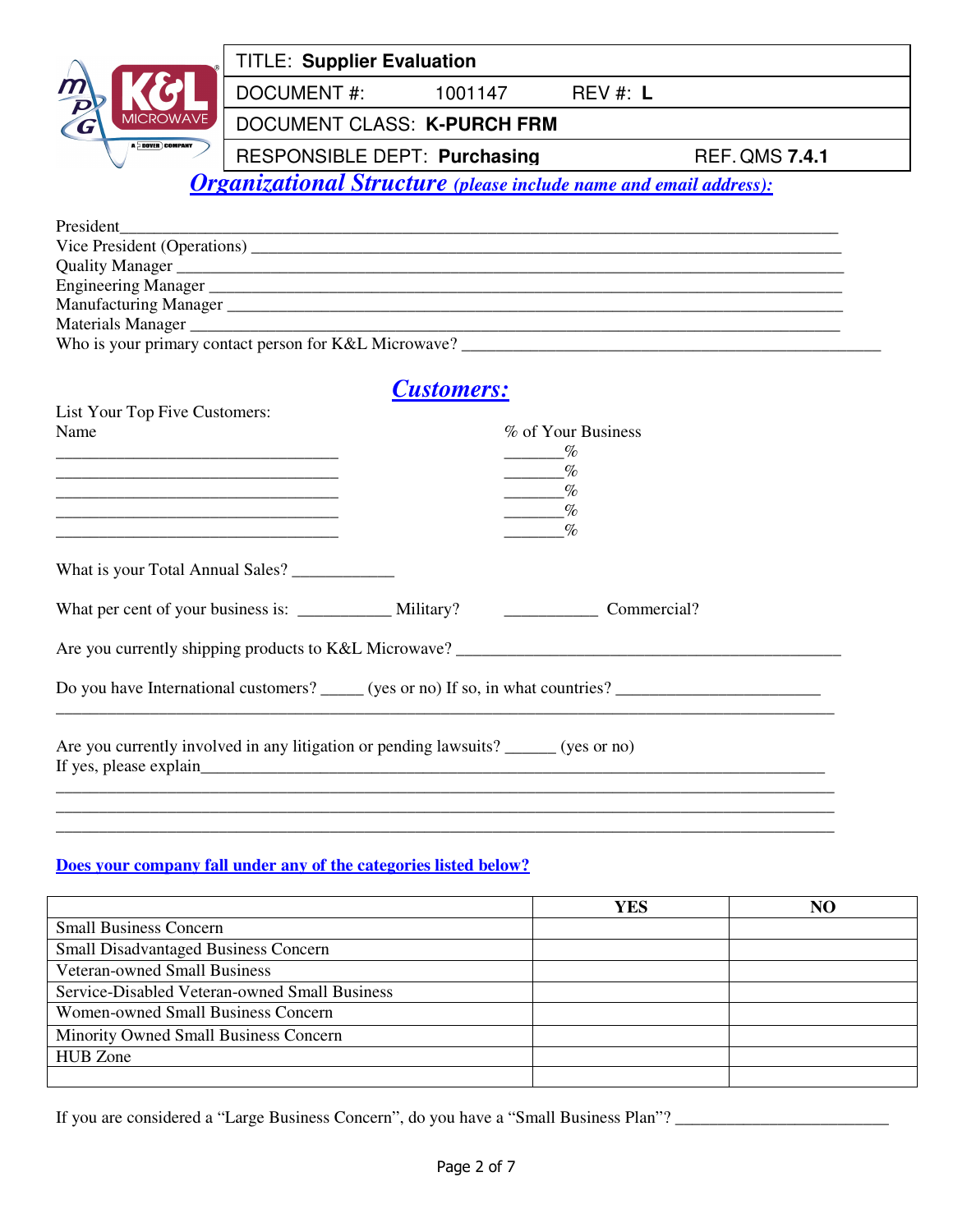|                        | <b>TITLE: Supplier Evaluation</b>                                                                                                                                                                                |                             |                       |
|------------------------|------------------------------------------------------------------------------------------------------------------------------------------------------------------------------------------------------------------|-----------------------------|-----------------------|
|                        | <b>DOCUMENT#:</b>                                                                                                                                                                                                | 1001147 REV #: L            |                       |
|                        |                                                                                                                                                                                                                  | DOCUMENT CLASS: K-PURCH FRM |                       |
| A <b>DOVER</b> COMPANY | <b>RESPONSIBLE DEPT: Purchasing</b>                                                                                                                                                                              |                             | <b>REF. QMS 7.4.1</b> |
|                        |                                                                                                                                                                                                                  | <b>Quality:</b>             |                       |
|                        |                                                                                                                                                                                                                  |                             |                       |
|                        | Is your QMS certified to ISO9001: 2000 or AS9100?                                                                                                                                                                |                             |                       |
|                        | Please attach or forward a copy of your registration certificate (s).                                                                                                                                            |                             |                       |
|                        |                                                                                                                                                                                                                  |                             |                       |
|                        |                                                                                                                                                                                                                  |                             |                       |
|                        | Describe your continuous improvement program including specific uses of SPC techniques?<br><u> 1989 - Jan Barat de Barbara, marca de la contrada de la contrada de la contrada de la contrada de la contrada</u> |                             |                       |
|                        | Can you accommodate the exchange of information Electronically (i.e. CAD/CAM)? ____________________                                                                                                              |                             |                       |
|                        |                                                                                                                                                                                                                  |                             |                       |
|                        |                                                                                                                                                                                                                  |                             |                       |
|                        |                                                                                                                                                                                                                  | <b>Manufacturing:</b>       |                       |
|                        |                                                                                                                                                                                                                  |                             |                       |
|                        |                                                                                                                                                                                                                  |                             |                       |
|                        |                                                                                                                                                                                                                  |                             |                       |
|                        |                                                                                                                                                                                                                  |                             |                       |
|                        |                                                                                                                                                                                                                  |                             |                       |
|                        | If a schedule change is required, how many advance workdays notice do you need?                                                                                                                                  |                             |                       |
|                        | Can you facilitate warehousing of finished products until it is needed in our facility? ______________________                                                                                                   |                             |                       |
|                        |                                                                                                                                                                                                                  |                             |                       |
|                        | How often do you recommend cost saving techniques to your customers?                                                                                                                                             |                             |                       |
|                        |                                                                                                                                                                                                                  |                             |                       |
|                        |                                                                                                                                                                                                                  |                             |                       |
|                        |                                                                                                                                                                                                                  |                             |                       |
|                        | Do you utilize sub-contractors or outsource any of your work? _______ If yes, please explain. ________________                                                                                                   |                             |                       |
|                        |                                                                                                                                                                                                                  |                             |                       |
|                        | <u> 1989 - Johann Barbara, martxa alemaniar argumento de la contrada de la contrada de la contrada de la contrad</u>                                                                                             |                             |                       |
|                        |                                                                                                                                                                                                                  |                             |                       |
|                        |                                                                                                                                                                                                                  |                             |                       |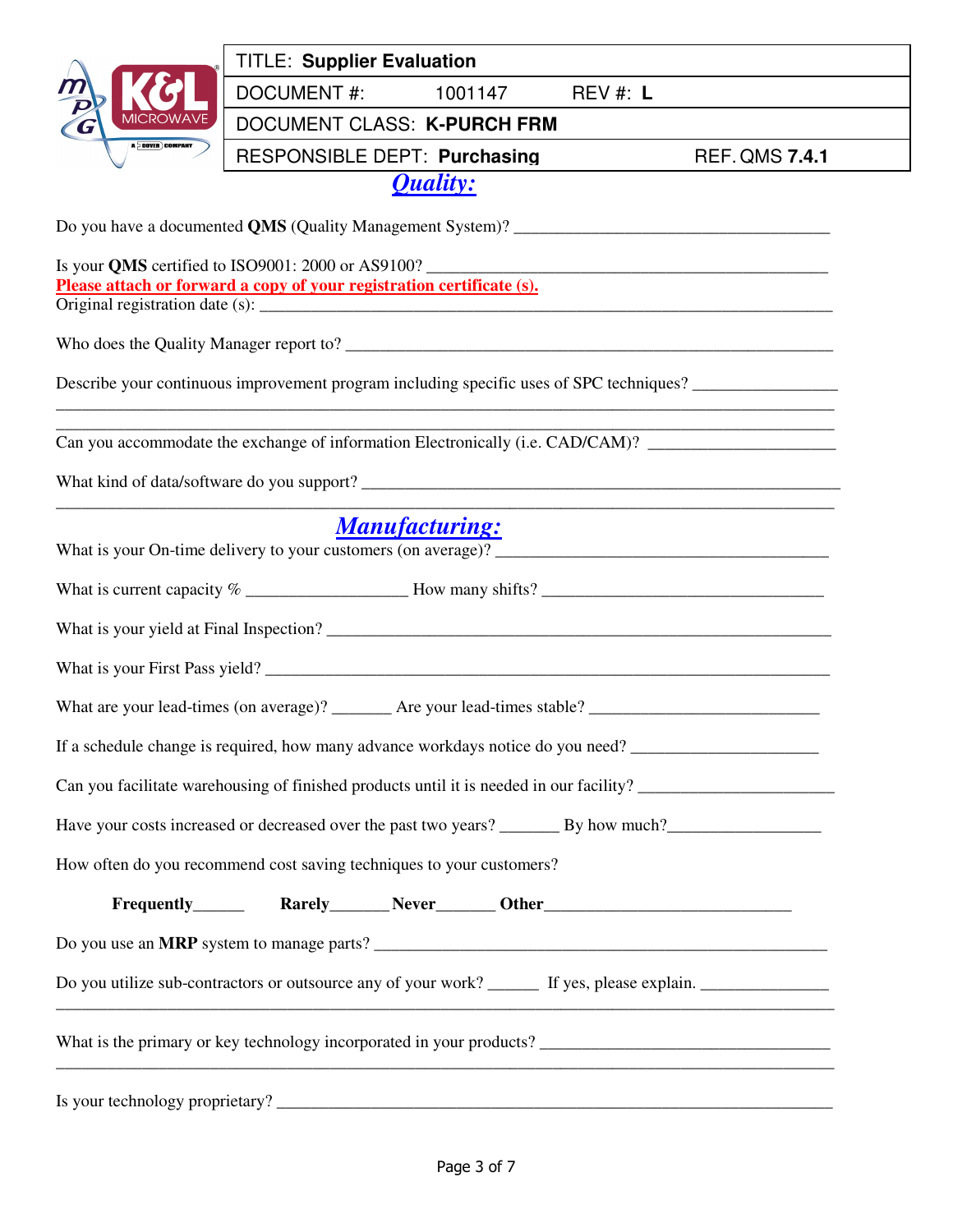

## TITLE: **Supplier Evaluation**

DOCUMENT #: 1001147 REV #: **L**

### DOCUMENT CLASS: **K-PURCH FRM**

RESPONSIBLE DEPT: **Purchasing** REF. QMS 7.4.1

# *Environmental:*

Do you have an Environmental Management System (**EMS**)? \_\_\_\_\_\_\_\_\_\_\_\_\_\_\_\_\_\_\_\_\_\_\_\_\_\_\_\_\_\_\_\_\_\_\_\_\_\_\_\_ Is your **EMS** certified to ISO14001: 2000?\_\_\_\_\_\_\_\_\_ **Please attach or forward a copy of your registration certificate.** 

Do you have an environmental policy? \_\_\_\_\_\_ If so, **please attach or forward a copy of your policy**

Have you identified your significant environmental aspects (i.e. activities, products, or services that may impact the environment?

Does your manufacturing facility meet environmental legal requirements? \_\_\_\_\_\_\_\_\_\_\_\_\_\_\_\_\_\_\_\_\_\_\_\_\_\_\_\_\_\_

Do your products supplied to K&L Microwave meet European ROHS directive? \_\_\_\_\_\_\_\_\_\_\_\_\_\_\_\_\_\_\_\_\_\_\_\_\_

Do you have any special waste disposal issues? \_\_\_\_\_\_\_\_\_\_\_\_\_\_\_\_\_\_\_\_\_\_\_\_\_\_\_\_\_\_\_\_\_\_\_\_\_\_\_\_\_\_\_\_\_\_\_\_\_\_\_\_

#### **NOTE: FOR THE FOLLOWING SECTIONS, PLEASE PROVIDE DOCUMENT TITLE, NUMBER AND REVISION LEVEL WHERE APPLICABLE.**

\_\_\_\_\_\_\_\_\_\_\_\_\_\_\_\_\_\_\_\_\_\_\_\_\_\_\_\_\_\_\_\_\_\_\_\_\_\_\_\_\_\_\_\_\_\_\_\_\_\_\_\_\_\_\_\_\_\_\_\_\_\_\_\_\_\_\_\_\_\_\_\_\_\_\_\_\_\_\_\_\_\_\_\_\_\_\_\_\_\_

#### **4.2.3 Control of Documents**

- 1. Does your company/ organization have a Quality Manual that describes the interaction of the processes in the management system? Document no. and Rev level
- 2. How are documents reviewed and approved prior to issue (i.e. drawings, work instructions, quality manual, documents of external origin, etc.) \_\_\_\_\_\_\_\_\_\_\_\_\_\_\_\_\_\_\_\_\_\_\_\_\_\_\_\_\_\_\_\_\_\_\_\_\_\_\_\_\_\_\_\_\_\_\_\_\_\_\_\_\_\_\_\_\_\_\_\_

\_\_\_\_\_\_\_\_\_\_\_\_\_\_\_\_\_\_\_\_\_\_\_\_\_\_\_\_\_\_\_\_\_\_\_\_\_\_\_\_\_\_\_\_\_\_\_\_\_\_\_\_\_\_\_\_\_\_\_\_\_\_\_\_\_\_\_\_\_\_\_\_\_\_\_\_\_\_\_\_\_\_\_\_\_\_\_

\_\_\_\_\_\_\_\_\_\_\_\_\_\_\_\_\_\_\_\_\_\_\_\_\_\_\_\_\_\_\_\_\_\_\_\_\_\_\_\_\_\_\_\_\_\_\_\_\_\_\_\_\_\_\_\_\_\_\_\_\_\_\_\_\_\_\_\_\_\_\_\_\_\_\_\_\_\_\_\_\_\_\_\_\_\_\_\_ \_\_\_\_\_\_\_\_\_\_\_\_\_\_\_\_\_\_\_\_\_\_\_\_\_\_\_\_\_\_\_\_\_\_\_\_\_\_\_\_\_\_\_\_\_\_\_\_\_\_\_\_\_\_\_\_\_\_\_\_\_\_\_\_\_\_\_\_\_\_\_\_\_\_\_\_\_\_\_\_\_\_\_\_\_\_\_\_

3. How are documents identified as the most current? \_\_\_\_\_\_\_\_\_\_\_\_\_\_\_\_\_\_\_\_\_\_\_\_\_\_\_\_\_\_\_\_\_\_\_\_\_\_\_\_\_\_\_\_\_\_

\_\_\_\_\_\_\_\_\_\_\_\_\_\_\_\_\_\_\_\_\_\_\_\_\_\_\_\_\_\_\_\_\_\_\_\_\_\_\_\_\_\_\_\_\_\_\_\_\_\_\_\_\_\_\_\_\_\_\_\_\_\_\_\_\_\_\_\_\_\_\_\_\_\_\_\_\_\_\_\_\_\_\_\_\_\_\_ a. Is there a master list of documents identifying current status?

- 4. How do you ensure that appropriate documents are available at all locations where they are needed?
- \_\_\_\_\_\_\_\_\_\_\_\_\_\_\_\_\_\_\_\_\_\_\_\_\_\_\_\_\_\_\_\_\_\_\_\_\_\_\_\_\_\_\_\_\_\_\_\_\_\_\_\_\_\_\_\_\_\_\_\_\_\_\_\_\_\_\_\_\_\_\_\_\_\_\_\_\_\_\_\_\_\_\_\_\_\_\_\_ 5. How are obsolete documents removed from points of use? How are they identified as obsolete?

**K&L requires all suppliers to maintain Quality records per their QMS certification or if not certified to notify purchasing agent to arrange for the records to be sent to K&L.**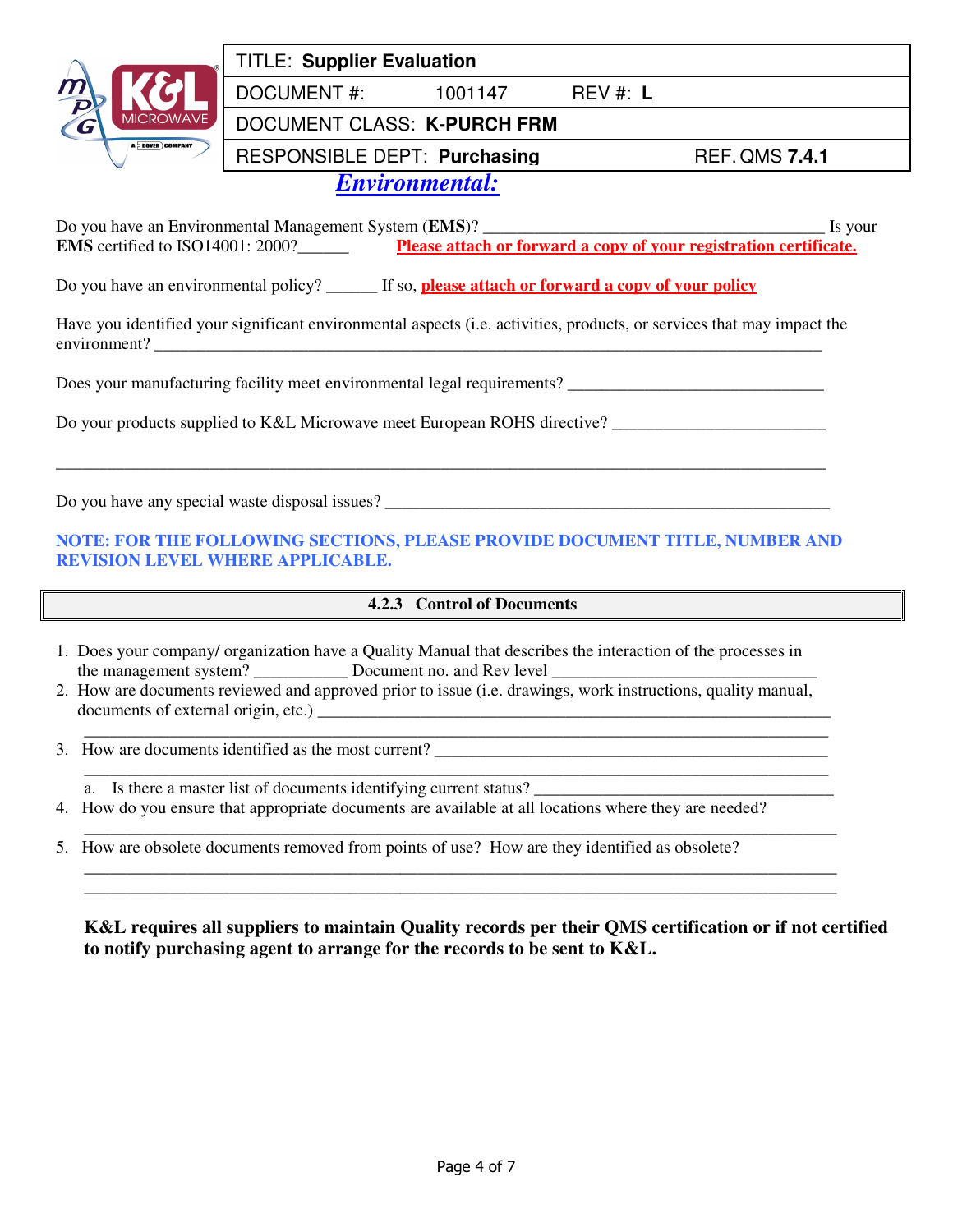

**6.2.2 Competence, Awareness, and Training**

\_\_\_\_\_\_\_\_\_\_\_\_\_\_\_\_\_\_\_\_\_\_\_\_\_\_\_\_\_\_\_\_\_\_\_\_\_\_\_\_\_\_\_\_\_\_\_\_\_\_\_\_\_\_\_\_\_\_\_\_\_\_\_\_\_\_\_\_\_\_\_\_\_\_\_\_\_\_\_\_\_\_\_\_\_\_\_\_

\_\_\_\_\_\_\_\_\_\_\_\_\_\_\_\_\_\_\_\_\_\_\_\_\_\_\_\_\_\_\_\_\_\_\_\_\_\_\_\_\_\_\_\_\_\_\_\_\_\_\_\_\_\_\_\_\_\_\_\_\_\_\_\_\_\_\_\_\_\_\_\_\_\_\_\_\_\_\_\_\_\_\_\_\_\_\_\_ \_\_\_\_\_\_\_\_\_\_\_\_\_\_\_\_\_\_\_\_\_\_\_\_\_\_\_\_\_\_\_\_\_\_\_\_\_\_\_\_\_\_\_\_\_\_\_\_\_\_\_\_\_\_\_\_\_\_\_\_\_\_\_\_\_\_\_\_\_\_\_\_\_\_\_\_\_\_\_\_\_\_\_\_\_\_\_\_

- 1. How are training needs identified for all personnel? \_\_\_\_\_\_\_\_\_\_\_\_\_\_\_\_\_\_\_\_\_\_\_\_\_\_\_\_\_\_\_\_\_\_\_\_\_\_\_\_\_\_\_\_\_\_
- \_\_\_\_\_\_\_\_\_\_\_\_\_\_\_\_\_\_\_\_\_\_\_\_\_\_\_\_\_\_\_\_\_\_\_\_\_\_\_\_\_\_\_\_\_\_\_\_\_\_\_\_\_\_\_\_\_\_\_\_\_\_\_\_\_\_\_\_\_\_\_\_\_\_\_\_\_\_\_\_\_\_\_\_\_\_\_\_ 2. How is required training provided and how are records of it maintained? \_\_\_\_\_\_\_\_\_\_\_\_\_\_\_\_\_\_\_\_\_\_\_\_\_\_\_\_\_\_\_\_\_\_\_

#### **7.3.4 Design and Development**

- 1. How do you control and verify the design of your product(s) to ensure that the specified requirements are  $met?$
- \_\_\_\_\_\_\_\_\_\_\_\_\_\_\_\_\_\_\_\_\_\_\_\_\_\_\_\_\_\_\_\_\_\_\_\_\_\_\_\_\_\_\_\_\_\_\_\_\_\_\_\_\_\_\_\_\_\_\_\_\_\_\_\_\_\_\_\_\_\_\_\_\_\_\_\_\_\_\_\_\_\_\_\_\_\_\_\_ 2. How are design reviews conducted and how are they documented in accordance with the design plan? \_\_\_\_
	- \_\_\_\_\_\_\_\_\_\_\_\_\_\_\_\_\_\_\_\_\_\_\_\_\_\_\_\_\_\_\_\_\_\_\_\_\_\_\_\_\_\_\_\_\_\_\_\_\_\_\_\_\_\_\_\_\_\_\_\_\_\_\_\_\_\_\_\_\_\_\_\_\_\_\_\_\_\_\_\_\_\_\_\_\_\_\_\_ a. What functional departments participate in design reviews?

## **7.4.1 Purchasing**

\_\_\_\_\_\_\_\_\_\_\_\_\_\_\_\_\_\_\_\_\_\_\_\_\_\_\_\_\_\_\_\_\_\_\_\_\_\_\_\_\_\_\_\_\_\_\_\_\_\_\_\_\_\_\_\_\_\_\_\_\_\_\_\_\_\_\_\_\_\_\_\_\_\_\_\_\_\_\_\_\_\_\_\_\_\_\_\_

 $\overline{\phantom{a}}$  , and the contribution of the contribution of the contribution of the contribution of the contribution of the contribution of the contribution of the contribution of the contribution of the contribution of the

\_\_\_\_\_\_\_\_\_\_\_\_\_\_\_\_\_\_\_\_\_\_\_\_\_\_\_\_\_\_\_\_\_\_\_\_\_\_\_\_\_\_\_\_\_\_\_\_\_\_\_\_\_\_\_\_\_\_\_\_\_\_\_\_\_\_\_\_\_\_\_\_\_\_\_\_\_\_\_\_\_\_\_\_\_\_\_\_

\_\_\_\_\_\_\_\_\_\_\_\_\_\_\_\_\_\_\_\_\_\_\_\_\_\_\_\_\_\_\_\_\_\_\_\_\_\_\_\_\_\_\_\_\_\_\_\_\_\_\_\_\_\_\_\_\_\_\_\_\_\_\_\_\_\_\_\_\_\_\_\_\_\_\_\_\_\_\_\_\_\_\_\_\_\_\_\_

\_\_\_\_\_\_\_\_\_\_\_\_\_\_\_\_\_\_\_\_\_\_\_\_\_\_\_\_\_\_\_\_\_\_\_\_\_\_\_\_\_\_\_\_\_\_\_\_\_\_\_\_\_\_\_\_\_\_\_\_\_\_\_\_\_\_\_\_\_\_\_\_\_\_\_\_\_\_\_\_\_\_\_\_\_\_\_\_\_

- 1. How are incoming purchase orders reviewed either prior to submission of a tender or at acceptance of the order to ensure that your facility has the capability to meet the requirements of the order?
- \_\_\_\_\_\_\_\_\_\_\_\_\_\_\_\_\_\_\_\_\_\_\_\_\_\_\_\_\_\_\_\_\_\_\_\_\_\_\_\_\_\_\_\_\_\_\_\_\_\_\_\_\_\_\_\_\_\_\_\_\_\_\_\_\_\_\_\_\_\_\_\_\_\_\_\_\_\_\_\_\_\_\_\_\_\_\_\_ 2. Is there a procedure for ensuring that purchase order changes are correctly communicated within your organization? \_\_\_\_\_\_ How is the information conveyed?\_\_\_\_\_\_\_\_\_\_\_\_\_\_\_\_\_\_\_\_\_\_\_\_\_\_\_\_\_\_\_\_\_\_\_\_\_\_\_\_\_
- \_\_\_\_\_\_\_\_\_\_\_\_\_\_\_\_\_\_\_\_\_\_\_\_\_\_\_\_\_\_\_\_\_\_\_\_\_\_\_\_\_\_\_\_\_\_\_\_\_\_\_\_\_\_\_\_\_\_\_\_\_\_\_\_\_\_\_\_\_\_\_\_\_\_\_\_\_\_\_\_\_\_\_\_\_\_\_\_ 3. How do you evaluate suppliers and do you monitor their performance including any specific Quality Assurance requirements?
- 4. Do you have a list of approved suppliers? \_\_\_\_\_\_\_\_\_Who maintains this list? \_\_\_\_\_\_\_\_\_\_\_\_\_\_\_\_\_\_\_\_\_\_\_\_\_\_\_\_\_\_\_\_\_
- 5. How do you review and approve purchasing documents prior to release? \_\_\_\_\_\_\_\_\_\_\_\_\_\_\_\_\_\_\_\_\_\_\_\_\_\_\_\_\_\_\_\_\_\_\_\_\_\_\_\_\_\_\_\_\_\_\_\_\_\_\_\_\_\_\_\_\_\_\_\_\_\_\_\_\_\_\_\_\_\_\_\_\_\_\_\_\_\_\_\_\_\_\_\_\_\_\_\_\_

6. What is your standard turnaround time for quoting?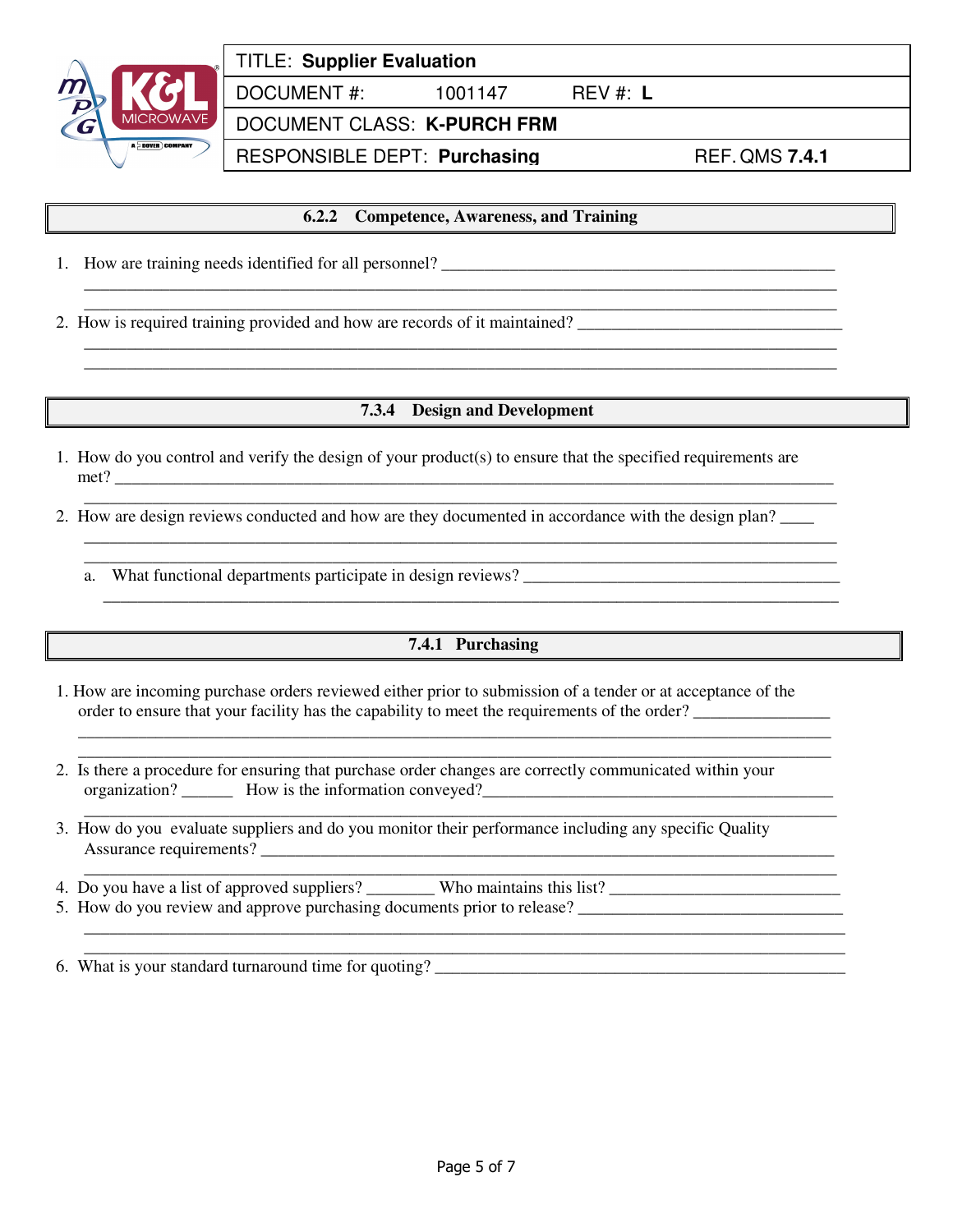

|  | <b>TITLE: Supplier Evaluation</b> |
|--|-----------------------------------|
|  |                                   |

DOCUMENT #: 1001147 REV #: **L**

DOCUMENT CLASS: **K-PURCH FRM**

RESPONSIBLE DEPT: **Purchasing** REF. QMS 7.4.1

- **7.5.2 Production**
- 1. Are personnel provided with work instructions and workmanship standards? \_\_\_\_\_\_\_ Is it documented? \_\_\_\_\_\_\_ 2. How is suitable production maintained to ensure continuing process capability?

\_\_\_\_\_\_\_\_\_\_\_\_\_\_\_\_\_\_\_\_\_\_\_\_\_\_\_\_\_\_\_\_\_\_\_\_\_\_\_\_\_\_\_\_\_\_\_\_\_\_\_\_\_\_\_\_\_\_\_\_\_\_\_\_\_\_\_\_\_\_\_\_\_\_\_\_\_\_\_\_\_\_\_\_\_\_\_\_ \_\_\_\_\_\_\_\_\_\_\_\_\_\_\_\_\_\_\_\_\_\_\_\_\_\_\_\_\_\_\_\_\_\_\_\_\_\_\_\_\_\_\_\_\_\_\_\_\_\_\_\_\_\_\_\_\_\_\_\_\_\_\_\_\_\_\_\_\_\_\_\_\_\_\_\_\_\_\_\_\_\_\_\_\_\_\_\_

\_\_\_\_\_\_\_\_\_\_\_\_\_\_\_\_\_\_\_\_\_\_\_\_\_\_\_\_\_\_\_\_\_\_\_\_\_\_\_\_\_\_\_\_\_\_\_\_\_\_\_\_\_\_\_\_\_\_\_\_\_\_\_\_\_\_\_\_\_\_\_\_\_\_\_\_\_\_\_\_\_\_\_\_\_\_\_\_

\_\_\_\_\_\_\_\_\_\_\_\_\_\_\_\_\_\_\_\_\_\_\_\_\_\_\_\_\_\_\_\_\_\_\_\_\_\_\_\_\_\_\_\_\_\_\_\_\_\_\_\_\_\_\_\_\_\_\_\_\_\_\_\_\_\_\_\_\_\_\_\_\_\_\_\_\_\_\_\_\_\_\_\_\_\_\_\_ \_\_\_\_\_\_\_\_\_\_\_\_\_\_\_\_\_\_\_\_\_\_\_\_\_\_\_\_\_\_\_\_\_\_\_\_\_\_\_\_\_\_\_\_\_\_\_\_\_\_\_\_\_\_\_\_\_\_\_\_\_\_\_\_\_\_\_\_\_\_\_\_\_\_\_\_\_\_\_\_\_\_\_\_\_\_\_\_

- 3. Are there preventive maintenance procedures in place? Are these procedures documented? 4. How is the inspection and test status of product identified?
- \_\_\_\_\_\_\_\_\_\_\_\_\_\_\_\_\_\_\_\_\_\_\_\_\_\_\_\_\_\_\_\_\_\_\_\_\_\_\_\_\_\_\_\_\_\_\_\_\_\_\_\_\_\_\_\_\_\_\_\_\_\_\_\_\_\_\_\_\_\_\_\_\_\_\_\_\_\_\_\_\_\_\_\_\_\_\_\_ 5. How is inspection and test status maintained throughout production, installation, and servicing (where applicable), to ensure that only product that meets the applicable quality requirements is used?

#### **8.2.4 Control of Monitoring and Measurement Devices**

\_\_\_\_\_\_\_\_\_\_\_\_\_\_\_\_\_\_\_\_\_\_\_\_\_\_\_\_\_\_\_\_\_\_\_\_\_\_\_\_\_\_\_\_\_\_\_\_\_\_\_\_\_\_\_\_\_\_\_\_\_\_\_\_\_\_\_\_\_\_\_\_\_\_\_\_\_\_\_\_\_\_\_\_\_\_\_\_ \_\_\_\_\_\_\_\_\_\_\_\_\_\_\_\_\_\_\_\_\_\_\_\_\_\_\_\_\_\_\_\_\_\_\_\_\_\_\_\_\_\_\_\_\_\_\_\_\_\_\_\_\_\_\_\_\_\_\_\_\_\_\_\_\_\_\_\_\_\_\_\_\_\_\_\_\_\_\_\_\_\_\_\_\_\_\_

\_\_\_\_\_\_\_\_\_\_\_\_\_\_\_\_\_\_\_\_\_\_\_\_\_\_\_\_\_\_\_\_\_\_\_\_\_\_\_\_\_\_\_\_\_\_\_\_\_\_\_\_\_\_\_\_\_\_\_\_\_\_\_\_\_\_\_\_\_\_\_\_\_\_\_\_\_\_\_\_\_\_\_\_\_\_\_\_

- 1. What documented procedures are in place for the control of inspection, measuring, and test equipment?
- 2. How is all inspection, measuring, and test equipment that can affect product quality identified, calibrated, and adjusted at prescribed intervals? \_\_\_\_\_\_\_\_\_\_\_\_\_\_\_\_\_\_\_\_\_\_\_\_\_\_\_\_\_\_\_\_\_\_\_\_\_\_\_\_\_\_\_\_\_\_\_\_\_\_\_\_\_\_\_\_\_\_\_\_\_\_\_\_\_\_\_\_\_
	- \_\_\_\_\_\_\_\_\_\_\_\_\_\_\_\_\_\_\_\_\_\_\_\_\_\_\_\_\_\_\_\_\_\_\_\_\_\_\_\_\_\_\_\_\_\_\_\_\_\_\_\_\_\_\_\_\_\_\_\_\_\_\_\_\_\_\_\_\_\_\_\_\_\_\_\_\_\_\_\_\_\_\_\_\_\_\_\_ a. Is this done internally or externally? \_\_\_\_\_\_\_\_\_\_ If externally, by whom? \_\_\_\_\_\_\_\_\_\_\_\_\_\_\_\_\_\_\_\_\_\_\_\_\_\_\_\_\_\_\_\_\_

b. Who is responsible for equipment recall?

3. What safeguards are in place to ensure that the calibration of inspection, measuring and test equipment and test software remains valid? \_\_\_\_\_\_\_\_\_\_\_\_\_\_\_\_\_\_\_\_\_\_\_\_\_\_\_\_\_\_\_\_\_\_\_\_\_\_\_\_\_\_\_\_\_\_\_\_\_\_\_\_\_\_\_\_\_\_\_\_\_\_\_\_\_\_\_\_\_

\_\_\_\_\_\_\_\_\_\_\_\_\_\_\_\_\_\_\_\_\_\_\_\_\_\_\_\_\_\_\_\_\_\_\_\_\_\_\_\_\_\_\_\_\_\_\_\_\_\_\_\_\_\_\_\_\_\_\_\_\_\_\_\_\_\_\_\_\_\_\_\_\_\_\_\_\_\_\_\_\_\_\_\_\_\_\_\_\_

#### **8.3 Control of Non-conforming Product**

1. How is nonconforming product identified and how is it segregated to prevent unintended use or installation?

\_\_\_\_\_\_\_\_\_\_\_\_\_\_\_\_\_\_\_\_\_\_\_\_\_\_\_\_\_\_\_\_\_\_\_\_\_\_\_\_\_\_\_\_\_\_\_\_\_\_\_\_\_\_\_\_\_\_\_\_\_\_\_\_\_\_\_\_\_\_\_\_\_\_\_\_\_\_\_\_\_\_\_\_\_\_\_\_ \_\_\_\_\_\_\_\_\_\_\_\_\_\_\_\_\_\_\_\_\_\_\_\_\_\_\_\_\_\_\_\_\_\_\_\_\_\_\_\_\_\_\_\_\_\_\_\_\_\_\_\_\_\_\_\_\_\_\_\_\_\_\_\_\_\_\_\_\_\_\_\_\_\_\_\_\_\_\_\_\_\_\_\_\_\_\_\_

\_\_\_\_\_\_\_\_\_\_\_\_\_\_\_\_\_\_\_\_\_\_\_\_\_\_\_\_\_\_\_\_\_\_\_\_\_\_\_\_\_\_\_\_\_\_\_\_\_\_\_\_\_\_\_\_\_\_\_\_\_\_\_\_\_\_\_\_\_\_\_\_\_\_\_\_\_\_\_\_\_\_\_\_\_\_\_\_ \_\_\_\_\_\_\_\_\_\_\_\_\_\_\_\_\_\_\_\_\_\_\_\_\_\_\_\_\_\_\_\_\_\_\_\_\_\_\_\_\_\_\_\_\_\_\_\_\_\_\_\_\_\_\_\_\_\_\_\_\_\_\_\_\_\_\_\_\_\_\_\_\_\_\_\_\_\_\_\_\_\_\_\_\_\_\_\_

2. How are nonconformances documented?